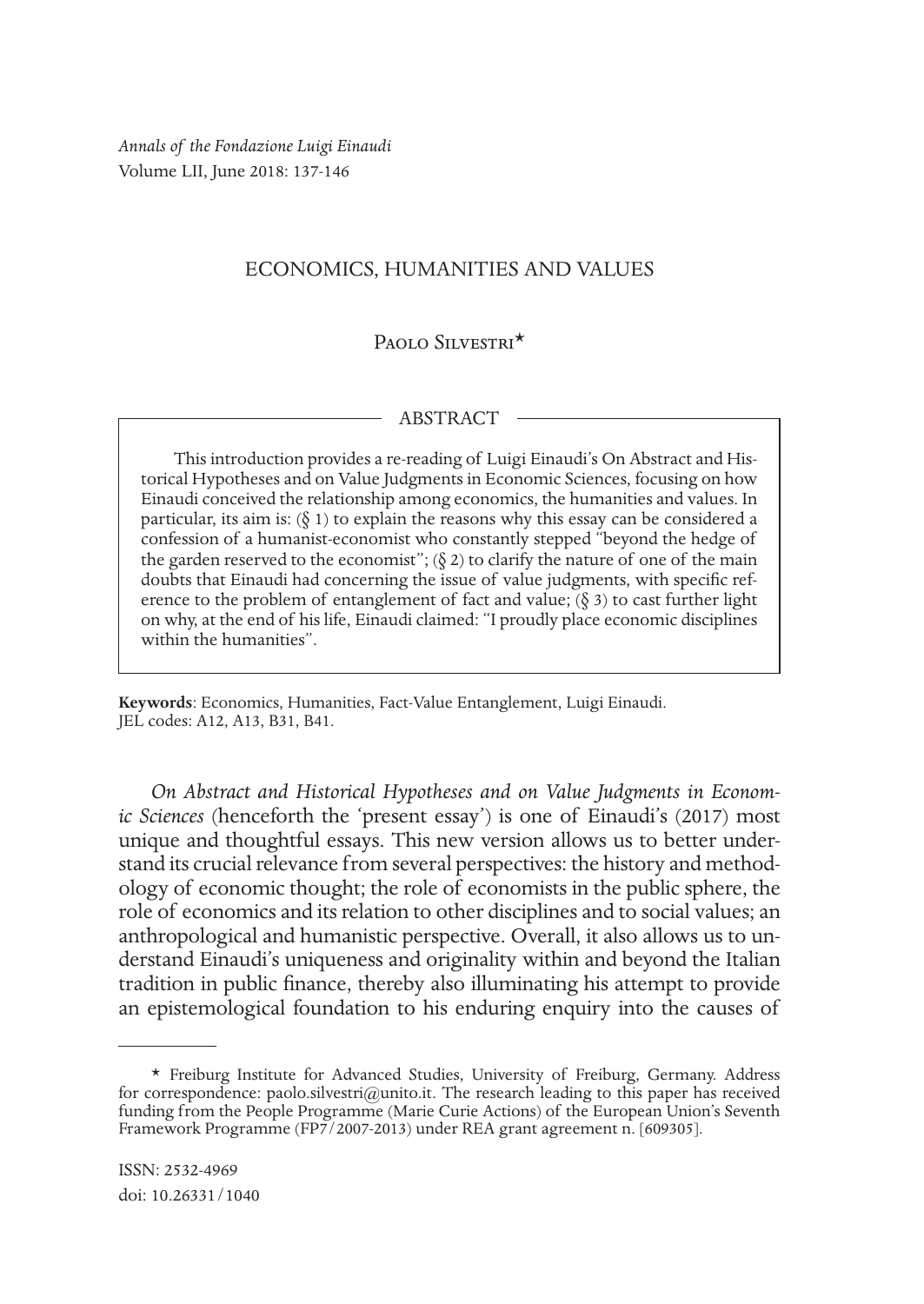good and bad polities. Therefore, it may not be an exaggeration to describe the present essay as Einaudi's "personal *summa*" (Silvestri 2017b: xxv).

In many respects, the commentaries by Francesco Forte, Riccardo Faucci and Raimondo Cubeddu<sup>1</sup> published in this section, further speak to the richness of this essay, as well as to its diverse and possible interpretations.

In this short introduction I will simply provide another possible interpretation or re-reading of the present essay, focusing on Einaudi's way of conceiving the relationship between economics, the humanities and values. In particular, I will try to:  $(\delta 1)$  explain the reasons why this essay can be thought of as a confession of a humanist-economist who constantly stepped "beyond the hedge of the garden reserved to the economist";  $(\delta)$ 2) clarify the nature of one the main doubts Einaudi had on the issue of value judgments, with specific reference to the problem of entanglement of fact and value; ( $\S$  3) cast further light on why, to the end of his life, Einaudi claimed: "I proudly place economic disciplines within the humanities" (Einaudi 1959: ix).

1. If the first version [Einaudi 2014a (1942-1943)] of the present essay testifies to the tormented and wavering nature of Einaudi's methodological reflections and debates over the previous years, the second version testifies also to his doubts about the first version as well as to his awareness of the great importance, complexity and difficulty of the problems he was endeavoring to solve. The dubitative way he presented the rewriting of the conclusions of the present essay only partially reflects his own "doubts". These doubts were clearly expressed in the sheets (the first drafts of the rewriting) that he sent to his interlocutors<sup>2</sup> with the aim of eliciting further comments and critiques. Some of these sheets were significantly titled by Einaudi *Doubts voiced to the economist* (henceforth: DVE).

Perhaps one of the best ways (to begin) to understand both the inner torment that prompted Einaudi's methodological reflection of the 1930s and '40s, as well as the rewriting of the present essay, is to follow the logic of one of his important editorial decisions. It was Einaudi's intention that the present essay be inserted and published as the *concluding* essay of one of the volumes of his *Complete Works*. But why did Einaudi decide to republish an old review-essay on William Smart's *Second Thoughts of an Economist* as the *opening* essay of that same volume?

<sup>&</sup>lt;sup>1</sup> But see also the review by Fossari 2017.

<sup>2</sup> Gioele Solari, Alesandro Passerin d'Entrèves, Giuseppe Bruguier Pacini and Antonio Giolitti.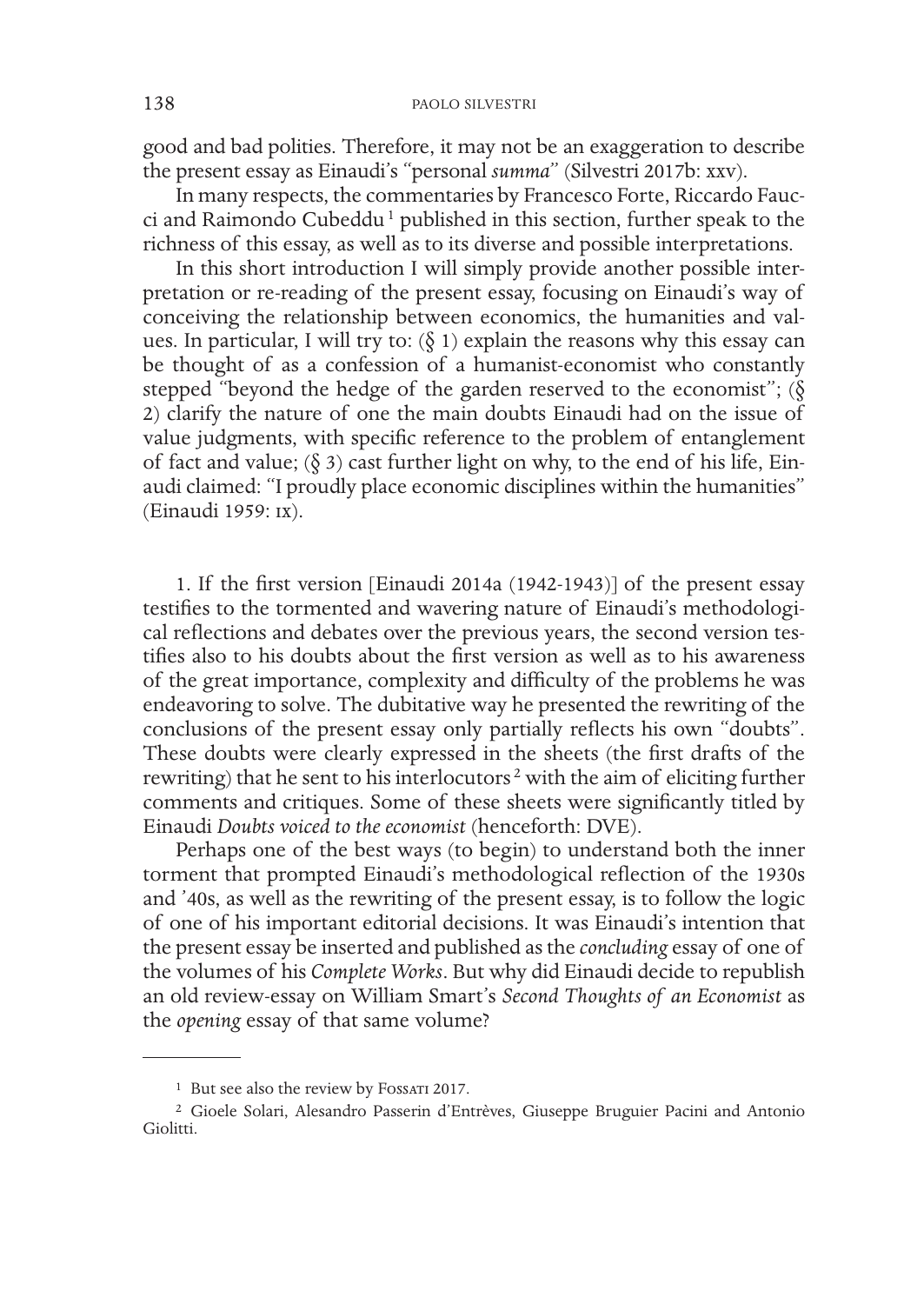Significantly, Einaudi had titled his review-essay (and reinterpreted Smart's work) as *Confessioni di un Economista* [Confessions of an economist] (Einaudi 1917). Since this review-essay had been written many years prior to Einaudi's methodological reflections and 'second thoughts' that led him to the rewriting of the present essay, it can be viewed as Einaudi's concluding confession. In other words, here Einaudi is explicitly talking about Smart, but implicitly speaking about himself.

These pages of Smart's are highly personal and very revealing […]; they implicitly allow us a glimpse into a confession of his scientific doubts, into his effort to look beyond the hedge of the garden reserved to the economist, so as to see what is happening in the vast world and how economic problems are linked to moral and religious problems, and to the very question of the ends for which life is worth living (Einaudi 1917).

Without doubt, Einaudi was one of the last humanist-economists. In this context, there can also be no doubt that the judgement he gave on Adam Smith's three souls, "*moralist*", "*historian*" and "*economist*" (Einaudi 1938), can rightly be addressed also to Einaudi himself (Forte and Marchionatti 2012: 620). Smith and Einaudi's 'three souls' address the *same problem*, namely the *study of man and society*, from three different perspectives and/or in different moments.

To put it another way: if for Adam Smith political economy was the "science of a statesman or legislator" [Smith 1974 (1774): 428], for Einaudi the "economic sciences" – evoked in the title of the present essay: primarily political economy and the '*Scienza*' *delle finanze* – were the sciences of good/bad society and good/bad government.

Einaudi's long-lasting enquiry into the causes of good and bad polities reached its peak in *Myths and Paradoxes of Justice in Taxation* [henceforth MPJT] [Einaudi 2014c (1940)],<sup>3</sup> and was further developed in the second part of the present essay, in terms of the dialectical contrast between "state" and "non-state" (Einaudi 2017: 61-65), along with its epistemological justification in the third part: "On value judgments in economic sciences".

With such an enquiry Einaudi, as humanist-economist and "economist-whole-man" (Einaudi 2017: 38), went well "beyond the hedge of the garden reserved to the economist". But what did he see beyond the hedge?

<sup>&</sup>lt;sup>3</sup> In particular, in the last two chapters added to the 1940 edition [EINAUDI 2014c (1940)]. These two chapters were partly the fruit of the debate with his pupil Fasiani, as recently discovered (see Fossati and Silvestri 2012). In turn, this debate is at the origin of the first version of the present essay.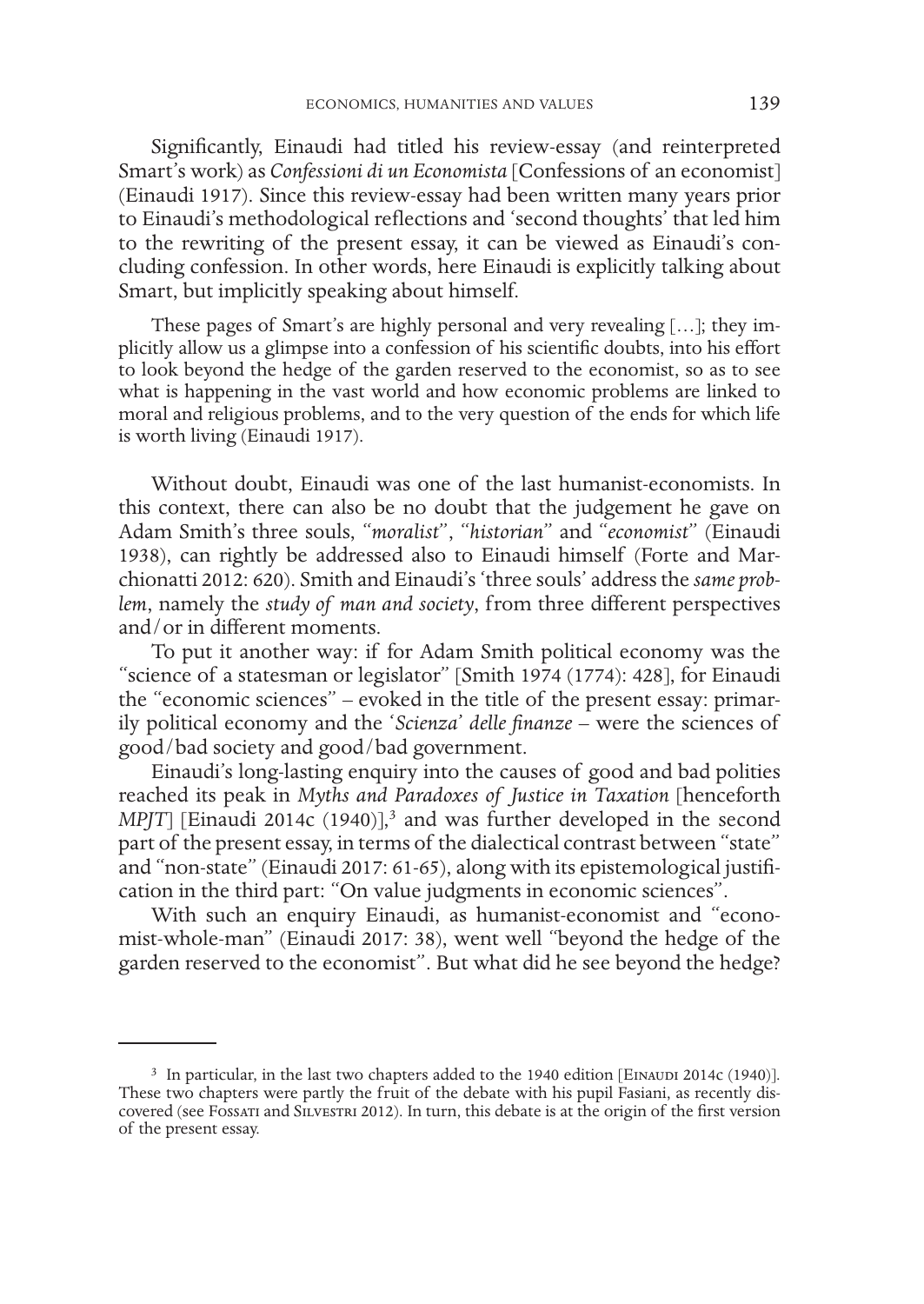2. To answer this last question, I think it important to dwell on one of the methodological "doubts" that Einaudi confessed to the interlocutors to whom he sent the first draft of his rewriting. Both his arguments and his doubts can be related to two main problems: a) the issue of value judgments; b) the distinction between economics and philosophy. These two problems are set within the broader thesis of the *conventional* nature of the divisions between disciplines and the analysis of the alleged separation between the economist *qua* scientist and the whole man.

Einaudi addressed the issue of value judgment from different perspectives: from the issue of values that may be implicit in the selection of the problem or in the choice of the object of study made by the economist,<sup>4</sup> to the demarcation between theorem and counsels, theoretical and normative language and their reciprocal translatability (Einaudi 2017: 38-40), all the way to the general problem of the demarcation between science and non-science.

Nevertheless, in the third and last part of the present essay the issue of value judgments is analyzed from a more complex perspective. Here, such issue hides two different problems, which, in Einaudi's discourse, seem to have overlapped and been held together by his reflection on the alleged indifference of the economist *qua* economist towards *ends*: 1) the issue of whether and when to take up a position with regard to the ends pursued by ruling powers; 2) the difficulty of separating rigorously, in the analysis of society, the study of means and the *understanding* of ends of human action.5

The first problem could not be resolved entirely through a 'methodological' reflection because, in some respects, it concealed not (only) a methodological problem but also a *deontological* problem. Such a problem has to do with two conflicting values: remaining *super partes* or taking a stand?

As to the second problem, which, for our purposes, is more interesting, Einaudi introduces his main thesis with the following argument:

There is no plausible reason why scientific research should come to a halt when faced with good and evil, or when beholding the ideals and reasons of life, almost as if these were *untouchable* concepts. […] Perhaps, the idea could be voiced

<sup>4</sup> In this regard, Einaudi claimed that these kind of implicit value judgments are at the source of the scientific enterprise: the "passions" of the economist guide him in "feeling" the "relevance" of a "problem" (EINAUDI 1941, 1942), that is to say, in Weberian terms, of the problem that the economist deems *worthy* of study. In some respects, Einaudi's reflection can also be paralleled to that of MYRDAL (1953, 1958), or to what we today call "methodological value judgments". On this see Boumans and Davis 2015: 170-171.

<sup>&</sup>lt;sup>5</sup> These two points were already mentioned in EINAUDI 2014b [1942]. With regard to this essay, Hayek declared that his position had become similar to that of Einaudi, with specific reference to the "false belief that science has nothing to do with values" [Hayek 2014 (1970): 355].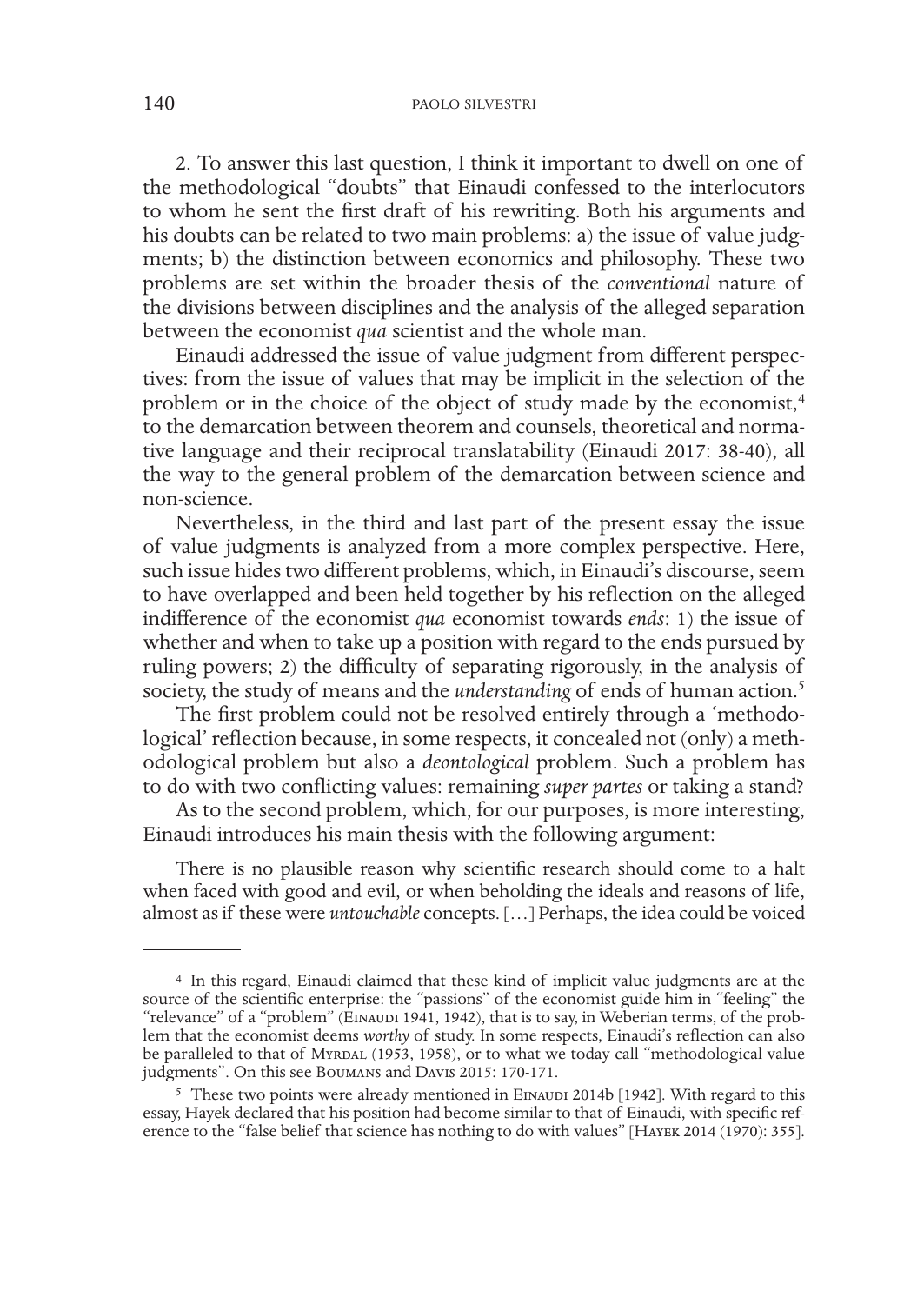that the specific task of the economist begins, in accordance with the legitimate canons of the division of labor, only from the moment when decisions have been actually made and recorded. It is then that the economist has to take stock of the situation, starting out by acknowledging that men have made this or that decision, with all that follows. But if *what follows* turns out to influence choices that have already been made, if the results of such choices and the choices themselves have an effect on the actual reasons for the choices, then how can one say: this is where science starts; and before this there is … what? (Einaudi 2017: 68).

This point was further explained and developed in some of the following sections of the third part through (at least) two major thesis, which can be summarized as follows (Silvestri 2017d: 122):

a) the economist's "indifference towards the reasons underlying choices" mainly depends on his decision to fictionally put into brackets (or consider as exogenous) the ends of human choices and/or the institutional or moral context within which those choices take place (Einaudi 2017: 68- 69). Nevertheless, such an indifference is not always possible if the economist wants to gain a better understanding of some economic phenomena as well as of society as a whole: to this purpose the economist have at least to have an *understanding* of those ends<sup>6</sup>, and, sometimes, is forced to "re-enact the entire causal chain [of means and ends] which, for reasons of the division of labor, we severed at a particular point" (Einaudi 2017: 69). As Einaudi stated in the summary of the last paragraph  $(\S 27)$  of the first edition: "it is impossible to study choices while pretending to be unaware of the ends from which they sprang".

b) The division among disciplines, as well as that between science and non-science, are merely "conventional" and have no more than a "practical utility" (Einaudi 2017: 70), and in any case it does not give any scholar the "right to excommunicate" other scholars (Einaudi 2017: 70-71).<sup>7</sup> This thesis, connected to the general claim stated in the old Abstract ('the economist's decision to refrain from value judgments […] is legitimate if motivated by the scientific division of labor, but illogical in the perspective of the more general quest for truth"), was further extended to the reflection on the division between Economics and Philosophy.

In the letters he sent his interlocutors and in part of his rewriting of the present essay, Einaudi reformulated his own example of the analysis of the

<sup>6</sup> On this see Hausman and McPherson (2006: 293-294).

<sup>7</sup> Einaudi had a clear perception that the debates on so-called demarcation problem (Science/non-science) may turn into normative, dogmatic-excommunicating wrangles among disciplines, schools or scholars. On this see SILVESTRI 2016.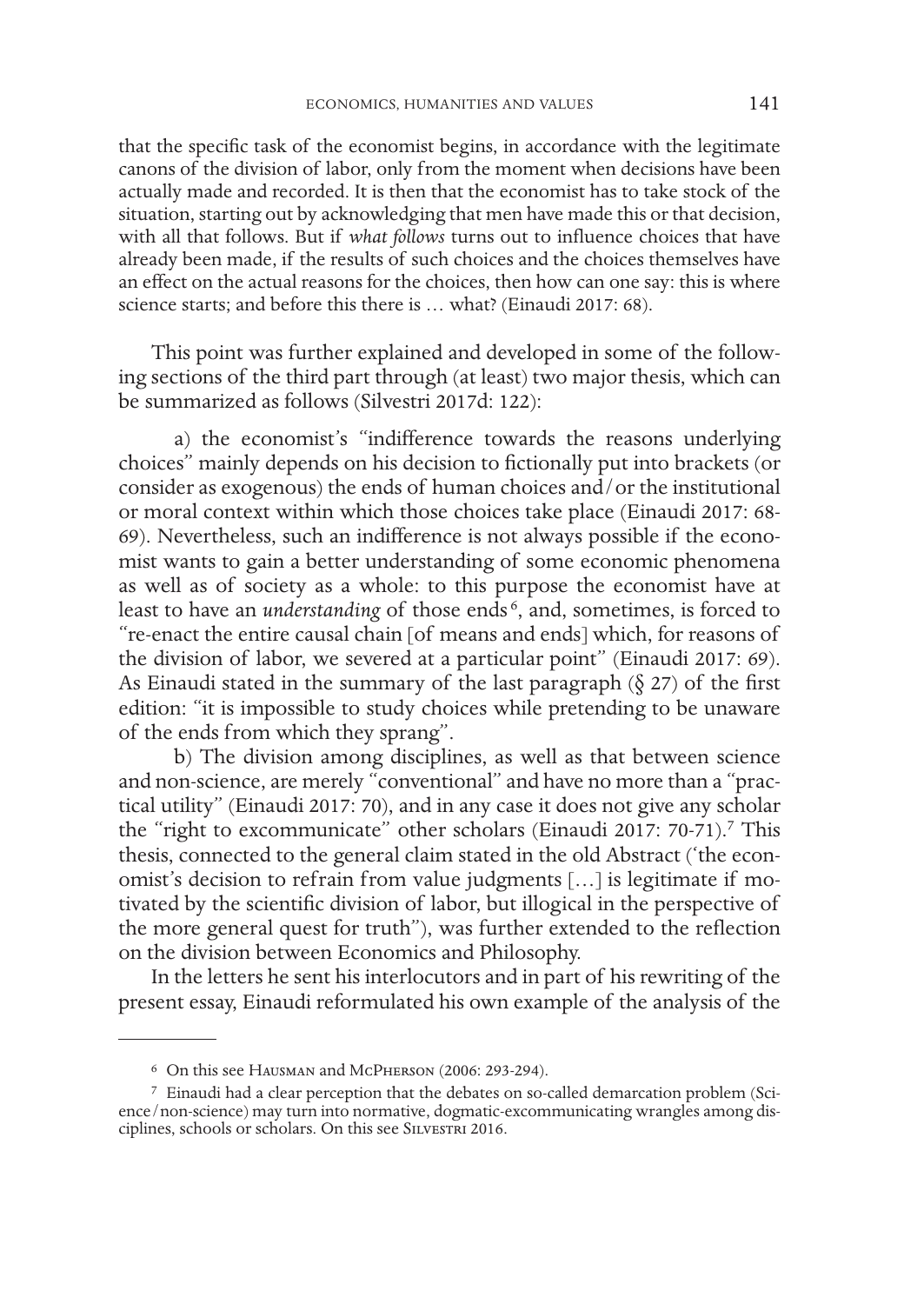policy of tax exemption of a social minimum of existence (Einaudi 2017: 74-76) to better explain and further develop this point.

In these letters he refers critically to the Paretian separation between economics and sociology as well as to his logico-experimental "method". In Pareto's view, this last was the only true 'scientific' method, where 'science' stands for: a) that which investigates facts and only facts; b) the reign of measurable and of factual knowledge (ascertained through the logical-experimental method itself ). In Pareto's view, all the rest is non-science or *non-sense*.

Einaudi's main objection is that the instrumental reasoning and the possibility of taking values as mere facts can work only till a certain point of the analysis. As soon as the analysis is expanded to consider other data and, above all, the social consequences of such a fiscal policy, the economist may end up analysing concepts, "idea"', "sentiments" and "passions" such as oligarchic-plutocratic or demagogic regimes, "strong or weak polity", "prosperous or decadent states" (DVE: 18-19), "economic relations of massive fortunes and political-social relations of hatred and envy, on the one hand, or of fear and scorn on the other" (Einaudi 2017: 76), as well as "social, political and religious ideas" forming a chain of 'reciprocal reactions and counteractions' (DVE: 19) – which are not easily treatable from a "scientific" point of view (Silvestri 2017d: 125).8

Einaudi's doubts concerning the economist's reasoning when facing these concepts and ideas are extremely relevant since he seems to discover that they lie *on the threshold between fact and value*. As he further explains, and (rhetorically) asks his interlocutors:

a) such concepts and ideas do not belong to the reign of "measurable" and "calculable", nor can they be subject to a "cost-benefit" analysis; b) if the analysis leads to the conclusion that the ruling class is "'leading the state towards its own ruin', isn't it an implicit value judgment?"; c) "What does the philosopher [but also the historian, the politician, the moralist, etc.] add so that the judgment [on value] exists"? (DVE: 18-19, in Silvestri 2017d: 126).

In the final draft of the present essay, Einaudi did not develop the first two issues, (a) and (b), even though he continued to believe that these kinds of implicit value judgments are sometimes unavoidable. Nevertheless, the relevance of this intuition cannot be overlooked.

<sup>8</sup> It is likely, in this regard, that Einaudi held an "anti-Robbinsian position" (Forte and MARCHIONATTI 2012: 594), even though he did not state it explicitly. Nevertheless, it is also true that, spurred by the debate with Fasiani, Einaudi was forced to develop an anti-Paretian position with specific reference to the demarcation issue, the theory of choice and the separation between Economics and Sociology (as he explicitly stated in his DVE sheets).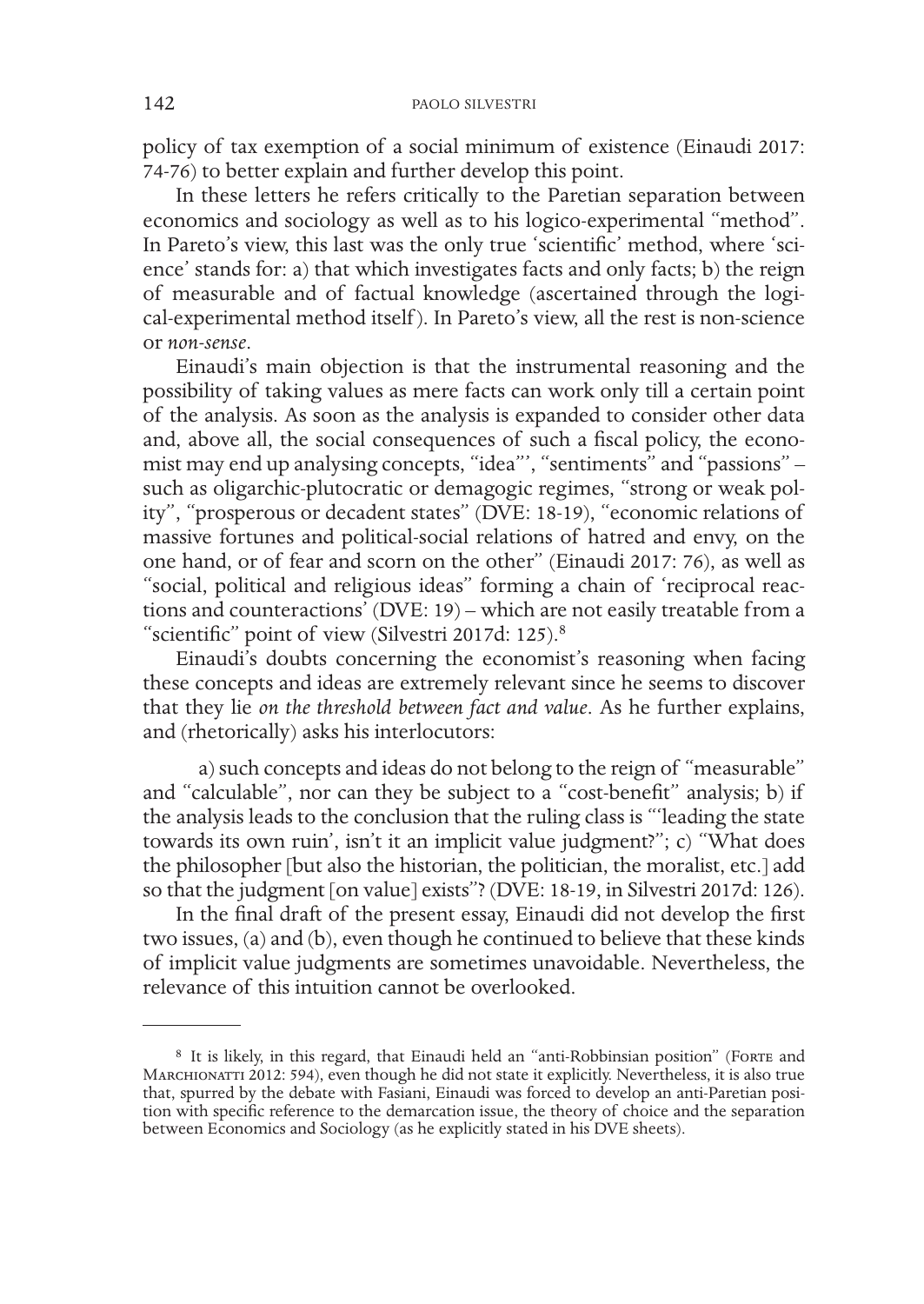What Einaudi seems to discover, or at least to guess, is that in his reasoning the economist may find himself face to face with concepts on the borderline between fact and value, where the 'purely' descriptive and the 'purely' evaluative parts of these concepts cannot be separated so easily. Although Einaudi did not analyse this issue further, his intuition can be paralleled to Putnam's idea of the "entanglement" of fact and value, where such entanglement is particularly evident in the case of "thick ethical concepts" [Putnam 2002, 2012 (2003): 112].

3. In his *Preface* to the 1959 edition of *MPJT*, Einaudi puts forward two basic claims that seem intimately connected. On the one hand, he "proudly placed" economics, and himself as an economist, within the "humanities" (Einaudi 1959: ix). On the other, he dwelt on the developments of welfare economics, although this reflection seems a pretext for providing an admirable re-interpretation and synthesis of some of the ideas that had led his enquiry into the causes of good and bad polities and prosperous and decadent societies.

Although Einaudi recognized the theoretical progress and concrete results of welfare economics, he pointed out that prosperity, i.e. 'welfare', means first and foremost "well-being". Accordingly:

[Welfare] is not composed only of the wealth that is measurable and summable, mentally translatable into money. 'Welfare' is different and it is something more than wealth; it is a composite of wealth, contentment, good social relations, good government, solid – even if small – families, lack of envy and hatred among different classes, which is replaced by emulation which elevates the mediocre and does not morally abase the great. […].

[Just as] taxation is not a purely economic fact […] the well-being of a political body is not composed only of material goods. Nations, kingdoms, empires, grow and decay for primarily moral and spiritual reasons. Tax too is a factor of stability or decline; and the moment in which tax by a factor of stability becomes a factor of decadence is decisive for the future of the state […].

We are still far from the critical point; and it is worth expressing the hope that scholars' impassioned aspiration towards the creation of increasing wellbeing for all peoples does not restrict itself to material wellbeing, for this could signify and provoke envy, hatred and decadence. What is truly required is above all moral and spiritual wellbeing, such as will signify the emulation of individuals, cohesion within families, and the solid ordering of social classes and orders, for these are the sentiments from which there arise great states. (Einaudi 1959: XVI-XIX).

For Einaudi, 'economics' has never provided a privileged point of view on society and man; it has always been just one among many others 'humanistic' points of views on man and society. His claim that the separation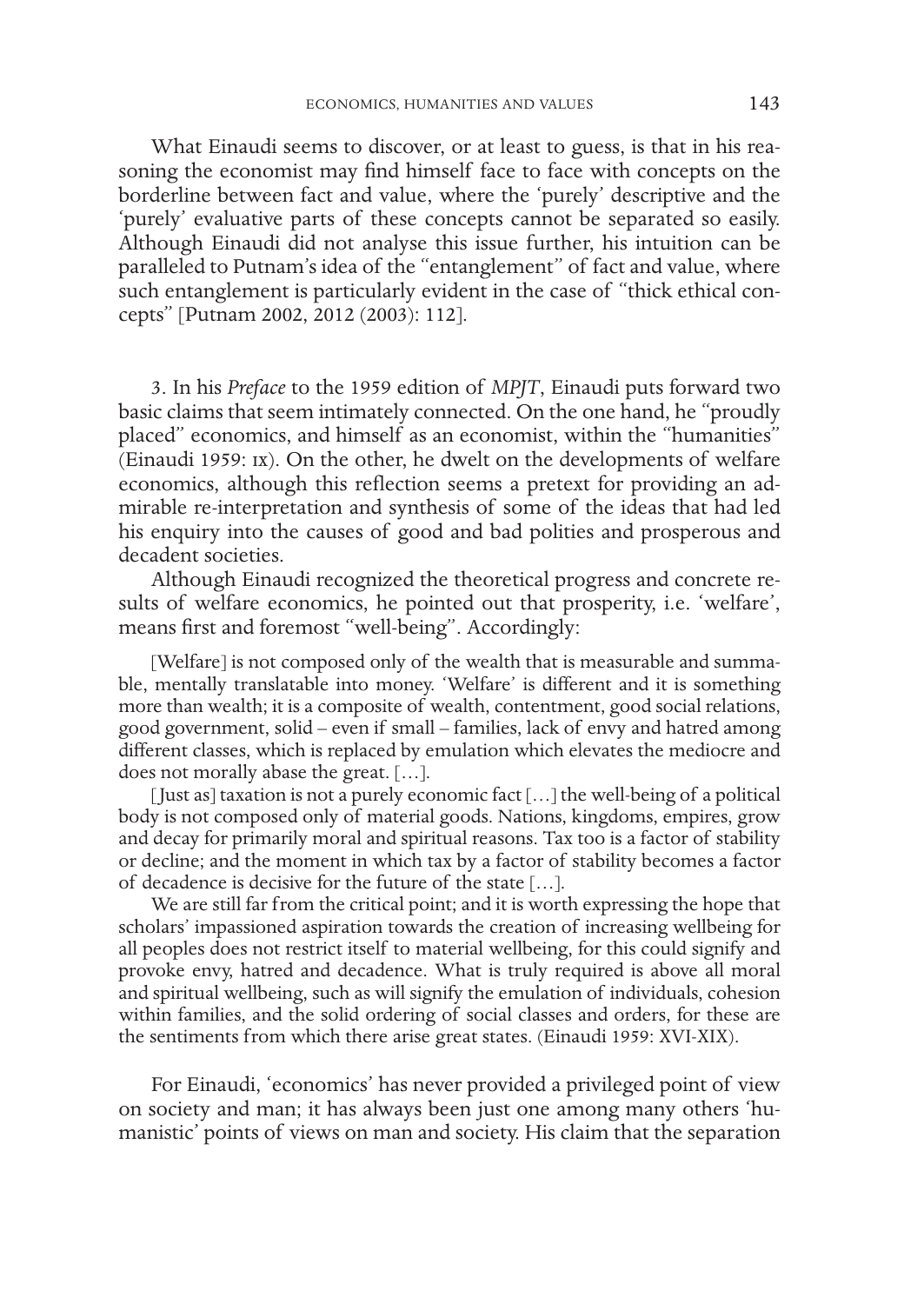between disciplines is merely conventional, his 'humanistic' understanding of the economist as a "whole man" who, in turn, tries to understand and explain "whole men"'s "passions", "sentiments","social, political and religious ideas" and their social consequences not always belonging to the "reign of calculable and measurable", as well as his intuition of the problem of entanglement of fact and value, deserve the greatest attention. In any case, there is still much work to do "beyond the hedge of the garden reserved to the economist".

## **REFERENCES**

- Boumans M. and Davis J.B. 2015, *Economic Methodology: Understanding Economics as a Science*, Palgrave Macmillan.
- Einaudi L. 2017, *On Abstract and Historical Hypotheses and on Value Judgments in Economic Sciences*, critical edition with an Introduction and Afterword by Paolo Silvestri, London – New York: Routledge.
- 2014a [1942-1943], "Ipotesi astratte e ipotesi storiche e dei giudizi di valore nelle scienze economiche", *Atti della R. Accademia delle Scienze di Torino*, 78 (2): 57-119. Engl. transl.: "Abstract Hypotheses and Historical Hypotheses and on Value Judgments in Economic Science", in R. Faucci, R. Marchionatti (eds.), *Selected Economic Essays*, vol. 2, New York: Palgrave Macmillan: 21-66.
- 2014b [1942], "Introduzione", In C. Bresciani Turroni, *Introduzione alla politica economica*, Torino: Einaudi (1942). Engl. transl.: "Introduction", in L. Einaudi, *Selected Political Essay*, vol. 3., ed. by D. Da Empoli, C. Malandrino and V. Zanone, New York: Palgrave McMillan: 193-196.
- 2014c [1940], *Miti e paradossi della giustizia tributaria*, 2nd ed., Torino: Einaudi (1940). Partial transl.: *Myths and Paradoxes of Justice in Taxation*, in L. Einaudi, *Selected Economic Essays*, vol. 2, ed. by R. Faucci, R. Machionatti, New York: Palgrave Macmillan: 67-147.
- 1959, "Prefazione", in *Miti e paradossi della giustizia tributaria*, Torino: Einaudi.
- 1942, "Scienza e storia o dello stacco dello studioso dalla cosa studiata", *Rivista di Storia Economica*, 7 (1): 30-37.
- 1941, "Sismondi, economista appassionato", *Rivista di Storia Economica*, 6 (2): 127-134.
- 1938, "Di una prima stesura della "Ricchezza delle nazioni" e di alcune tesi di Adamo Smith intorno alla attribuzione dei frutti del lavoro", *Rivista di Storia Economica*, 3 (1): 50-60.
- 1936, "Morale et économique", *Revue d'Economie Politique*, 50: 289-311.
- 1917, "Le confessioni di un economista", *La Riforma Sociale*, 24 (28, 10): 563-568.
- Forte F. and Marchionatti R. 2012, "Luigi Einaudi's Economics of Liberalism", *The European Journal of the History of Economic Thought*, 19 (4): 587-624.
- Fossati A. 2017, "A Note on Luigi Einaudi's Epistemological Doubts in a Recently Published Manuscript", *History of Economic Ideas*, 25 (3): 147-153.
- Fossati A. and Silvestri P. 2012, "Un inedito dissidio epistemologico sui *Miti e paradossi della giustizia tributaria* di Einaudi: le lettere perdute di Mauro Fasiani", *Studi Economici*, 3: 5-80.